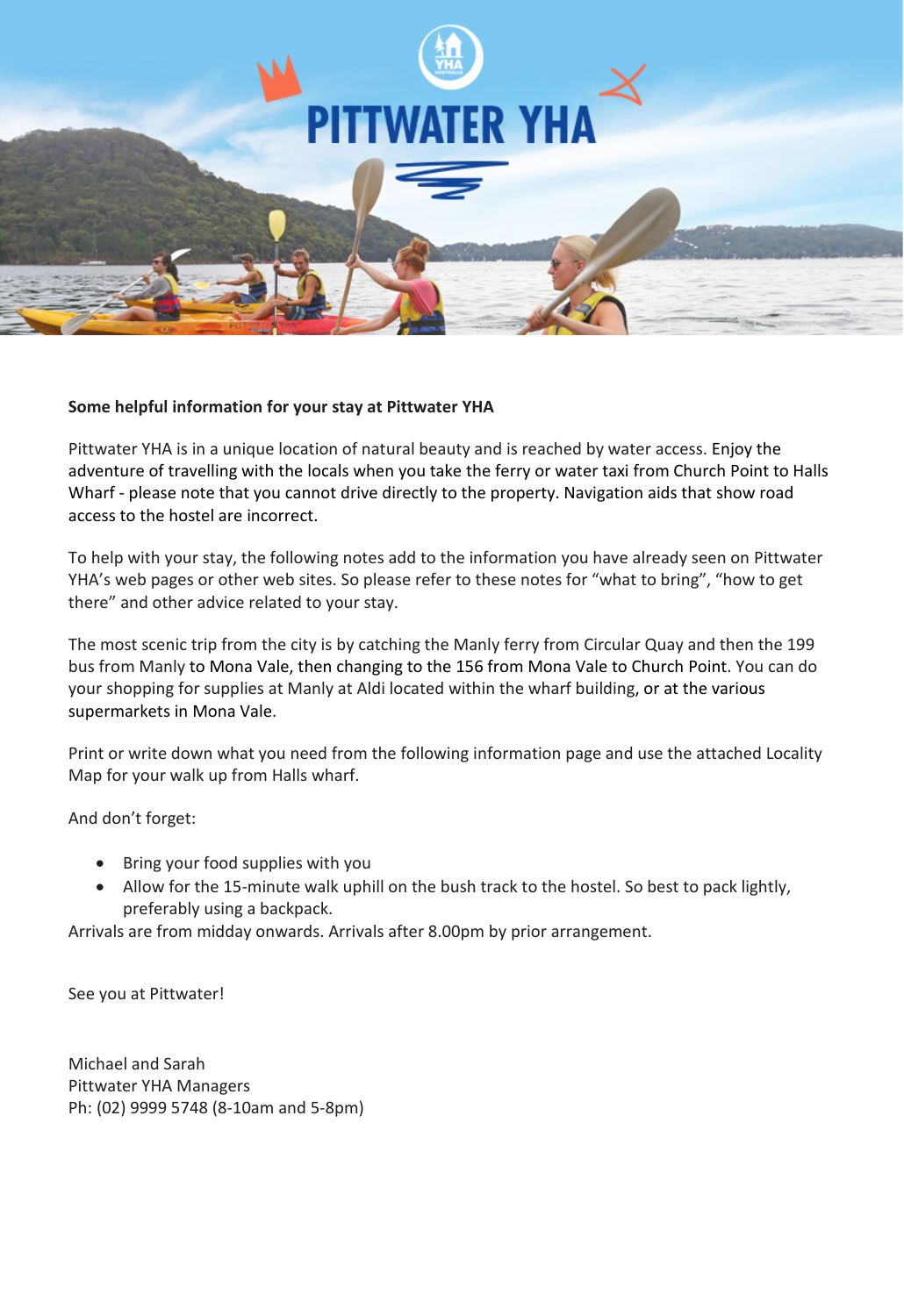



# PITTWATER YHA

## **Pittwater Yuan is surrounded 30 km north of Sydney. It is surrounded by the Ku-ring-gai Chase National Park & situated on a high-gai Chase National Park & situated on a high-gai Chase National Park & situated on a high-ga**

#### **WHAT TO BRING**

Bring your food supplies as there are no shops in the national park. There is a good shopping centre at Mona Vale, which is nearby. The small shop at the Church Point wharf has limited supplies. Herbs and spices, cooking oil, margarine and sugar are supplied at the hostel for guests other than groups.

Also bring suitable clothes for bushwalking and paddling: walking shoes, hat/sun screen, insect repellent, swimming clothes, binoculars and so on. Bring warm clothes for the winter months.

We ask that you bring bed linen (top + bottom sheet and pillow slip), plus towel. This is to conserve our limited supply of tank water from rainfall. Linen hire is available at \$4pp if you do not have this (not available for group bookings). YHA hostels do not permit the use of sleeping bags, so best not to bring these.

The alcohol policy at the hostel permits beer and wine in moderation. Spirit and spirit-based drinks are not permitted. Best to pack lightly, preferably using a backpack.

#### **HOW TO GET THERE**

To reach the hostel you travel to Church Point from where you catch the ferry/water taxi.

- **From Sydney Airport** take the train to Wynyard Station.
- **From the city**, Wynyard (Carrington Street, Stand B), take a B-Line or L90 bus and change to 156 bus at Mona Vale to reach Church Point.
- **From Manly wharf** take 199 bus and change to 156 in Mona Vale, alighting at Church Point.
- **From Church Point** wharf take ferry or water taxi to Halls wharf then 15 minute walk on bush track uphill following YHA signs to hostel. If arriving after dark, bring a torch to see sign posts and reflective markers. Last ferry 7 pm weekdays and 6.30 pm weekends and public holidays. Water taxi until 10pm. Arrivals after 8 pm by prior arrangement.
- **By car** there is a public, pay-and-display car park at Church Point. Note that some portions of this car park are reserved for residents only for overnight parking. Free parking is also available further away on side streets but are still within walking distance of Church Point. On page 4 of this guide we've included a parking map clearly indicating both the paid carpark and the streets with free overnight parking. However, check carefully for any signage that indicates whether a space is, or is not, available for overnight parking before leaving the car there.

*Note: car parking space is limited at Church Point so taking the public transport option is recommended to avoid the difficulty of finding a parking space.*

• **Other arrival options** include walking in or mountain bike access through the national park.

#### **HOSTEL FACILITIES**

The hostel kitchen is very well equipped including a commercial fridge, cook tops, oven, microwave and all the pots pans and utensils needed for making homely meals. We have an outdoor gas barbeque.

The bedrooms all have duvets. Blankets are supplied during the colder months. Bathroom facilities are shared. The hostel has a wood fireplace in the common lounge room for the colder times

#### **ACTIVITIES**

There is a selection of games for guest's use, a Roland electric piano, acoustic guitar and ukulele.

Apart from the activity of enjoying doing nothing, there are bushwalks to spectacular lookouts, aboriginal engraving sites and coves around Pittwater. Native animals and birds are abundant and easily seen from the hostel and on walks. Scenic ferry rides can be taken to reach further destinations including Palm Beach.

There are 6 double kayaks (can easily be paddled as singles) available for guest's hire to explore the national park shores, nearby mangrove inlet and surrounding bays. Sailing can be arranged through the local sailing school. Bring your mountain bike to explore the national park.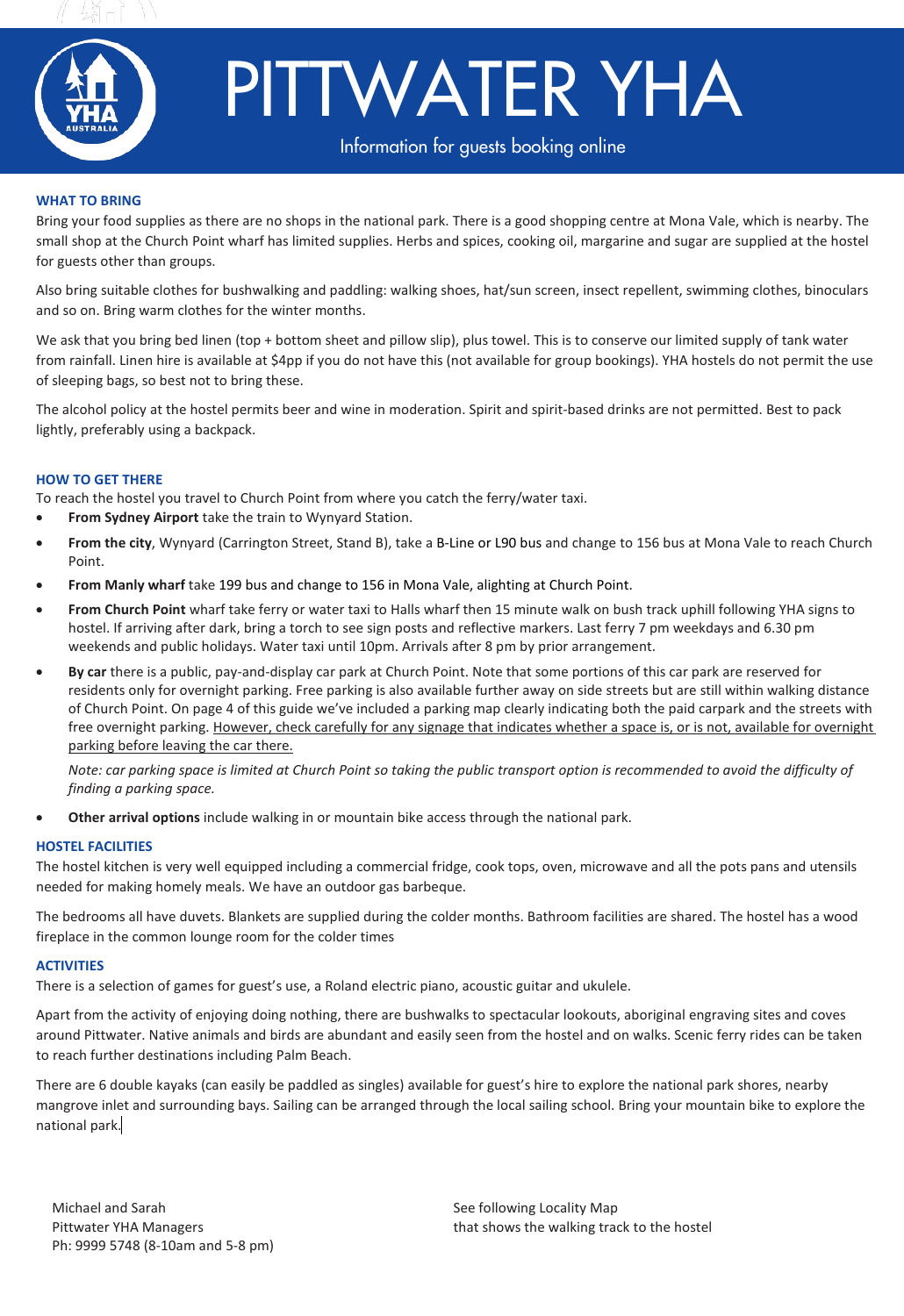